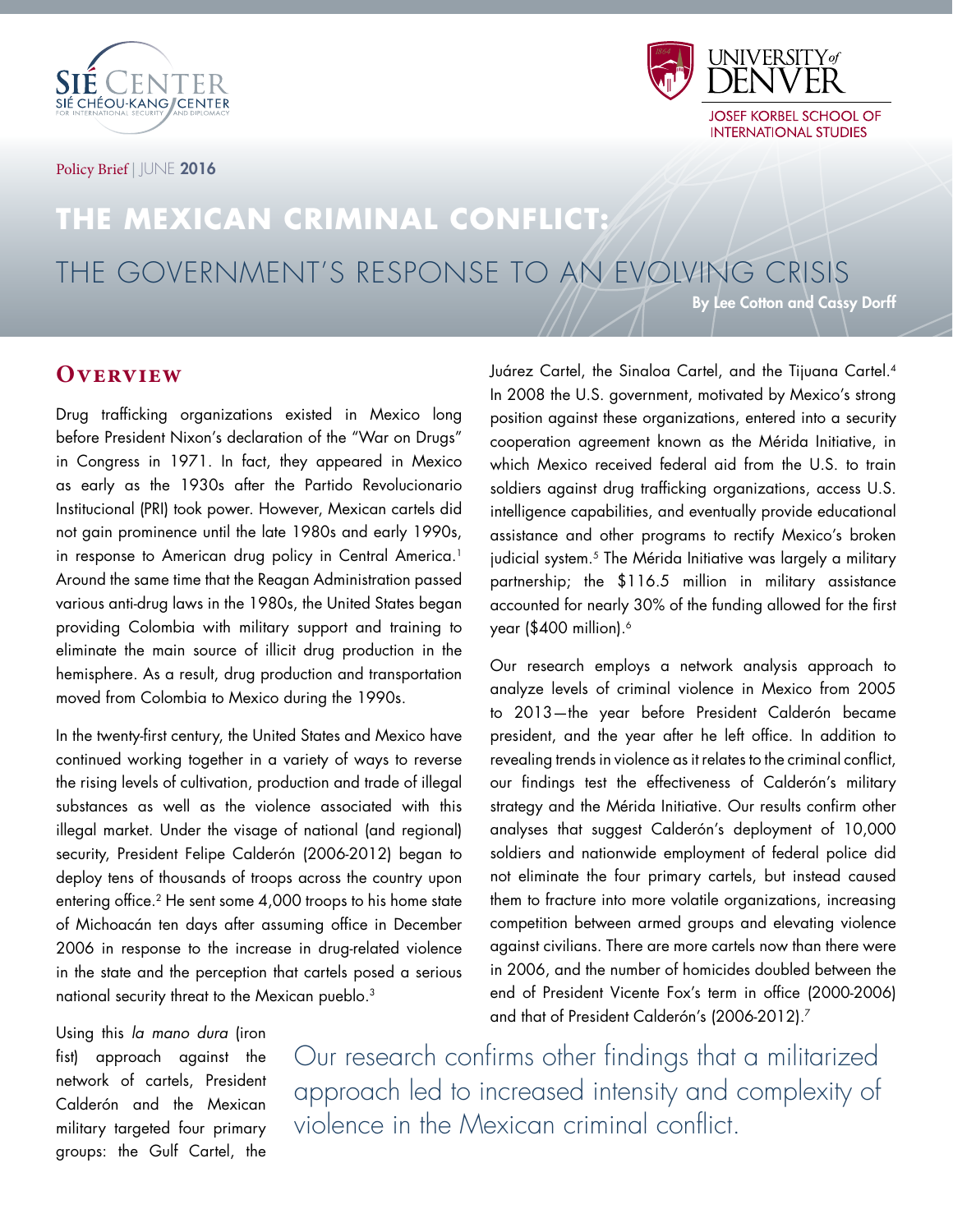#### **Methodology**

Our study leverages machine-coded reports to construct a network of armed actors, including drug trafficking organizations (DTOs), that represents the ebb and flow of violence during the Mexican Criminal Conflict. This network enables us to not only map the evolution of the conflict, but to assess the ways in which different policies have influenced the rise and fall of violence between DTOs over time. Our research identifies actor-coded conflictual event data that occurred in Mexico from 2005-2013. A "conflictual" event is any violent event, such as an assault, kidnapping, or shooting involving two or more actors. This analysis accounts for which actors—government groups such as the military or Special Forces and DTOs—were involved in each conflictual event. To code these events and actors, we analyzed the Integrated Crisis Early Warning System (ICEWS) data and, when possible, expanded on the original data using newspaper articles, magazines and other open source documents (further coding information and definitions can be found in the materials for the ICEWS data and CAMEO ontology).<sup>8</sup>

Network analysis is an important tool for capturing the way in which social actors interact over time. In political science, network analysis has now been utilized to study a diverse range of topics: trade, intergovernmental disputes, internal conflict, and political behavior. To understand the rise and fall of internal conflicts and global crises, such as the Mexican Criminal Conflict, it is useful to utilize a research design that captures the interactions between actors, rather than ignore these interactions by relying on standard approaches such as static count data. Rich, complex network data is often beyond the scope of social scientists' resources. However, combining new efforts in machine learning with the structural insights gained through network approaches could move research beyond the barriers of these limitations. Our current project utilizes a combination of machine-coded and human-coded data to map the networked evolution of violence in the Mexican Criminal Conflict.

The quality of data on the Mexican criminal conflict remains mixed and suffers from underreporting. It is now evident that there have been several key actors in this conflict over the years, including the Gulf Cartel, Juárez Cartel, La Familia Michoacana, Los Zetas, Sinaloa Cartel,

and the Tijuana Cartel. However, because Mexican drug cartels are often in conflict with one another and infiltrated by government officials, it is often difficult to attribute responsibility for homicides or other violent events to one cartel or actor versus another. Although the noisiness of this data might seem daunting, it presents an opportunity for researchers to explore how they may improve data and knowledge about violent situations in contexts where it is often dangerous to do the costly on-the-ground "legwork'' that is generally necessary to accrue such information.

At present, the majority of data on violence in Mexico is based primarily on homicide rates. Homicide data is produced from four main sources: Mexico's National Institute of Statistics and Geography (INEGI), the National System of Public Security (SNSP), the Mexican Federal Government, and La Reforma, a prominent newspaper in Mexico. La Reforma's methodology in maintaining drugrelated homicide data is not transparent. It is not known, for example, how the newspaper decides whether a homicide is drug-related or not. Mexico's INEGI has data based on death certificates, which include the manner of death (such as bullet wound). This data set, however, is unable to attribute which homicides are linked to crime and which are unrelated. The National System of Public Security also has crime data based on local prosecutor reports, but its reliability is questionable due to the mixed incentives for governments to accurately report information. Finally, the federal government has released data known as the "Database of Alleged Homicides Related to Organized Crime." This database has information on executions and violence against authorities. Altogether, these data present several difficulties. First, they are not updated in real-time. To better understand the heterogeneous evolution of civil conflict, researchers need to be able to describe conflict dynamics as they unfold. A further, major criticism is that these data do not further our understanding about who is directly or indirectly responsible for these crimes. Rather than rely on these data, therefore, we utilized the Integrated Crisis Early Warning System (ICEWS) actorcoded event data.

The ICEWS event data is part of a larger project designed to operate as a crisis warning system for policymakers.<sup>9</sup> This database has enabled policymakers and researchers to forecast conflictual events around the world.<sup>10</sup> The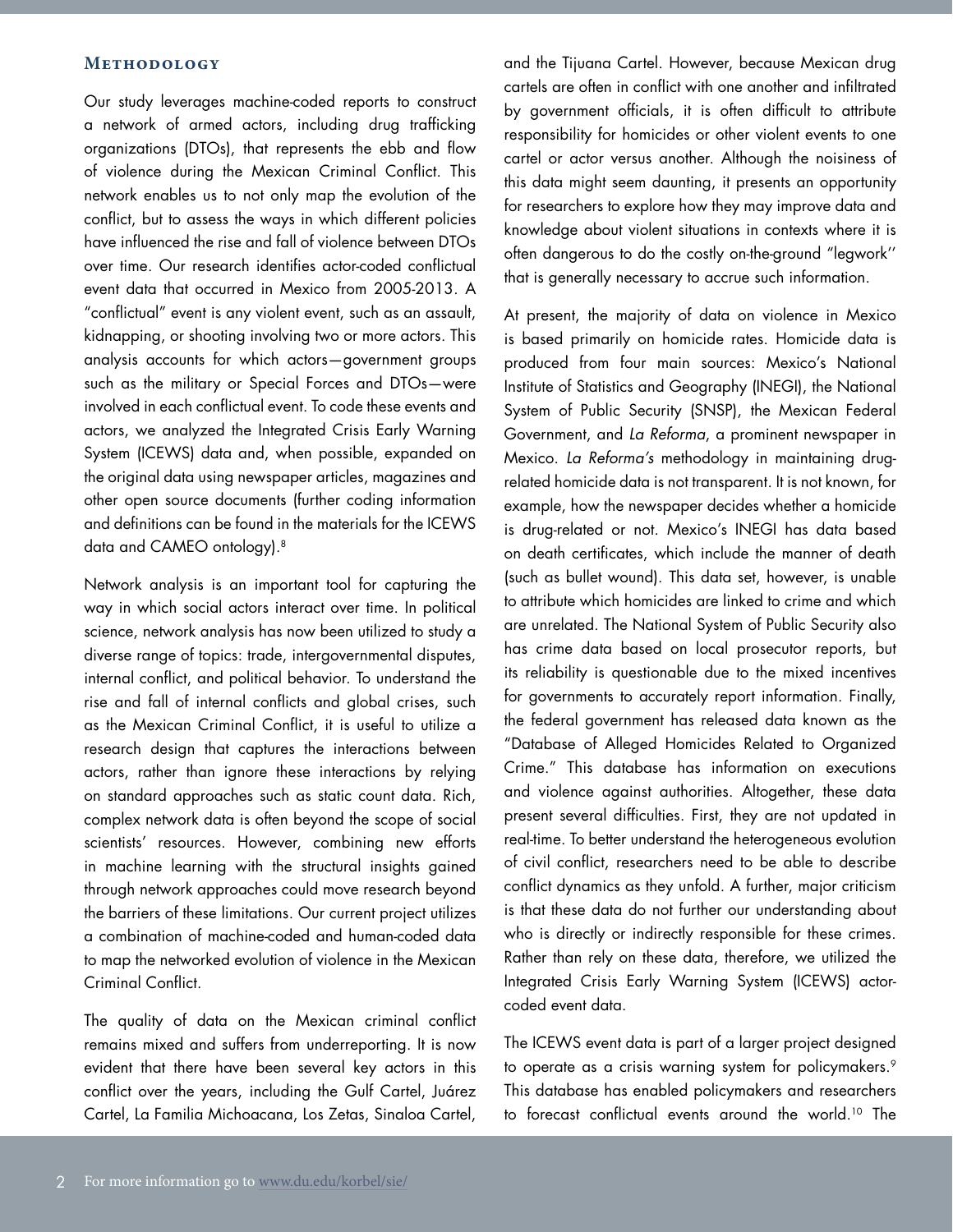machine-coded event data are gleaned from natural language processing of a continuously updated harvest of news stories, primarily taken from Factiva, an open source archive of news stories from over 200 sources around the world. The baseline event coder is called JABARI, a java variant of TABARI (Text Analysis By Augmented Replacement Instructions), which has been developed by Philip Schrodt and colleagues.<sup>11</sup> This approach combines a "shallow parsing'' technology of prior coding efforts with a richer exploitation of syntactic structure.

The algorithms create each data point by obtaining three components of the news story: the sender of the event (i.e., who initiated the action), the receiver or target of this action, and then the event type itself. We subset this data according to relevant "violent'' events, including any events which included armed actors such as rebels, insurgents, government, and the police. In sum, these events capture any type of violent conflict between different actors. The event type itself is coded according to the Conflict and Mediation Event Observation (CAMEO) ontology.12 The main distinguishing feature of CAMEO is its use of mediation related event codes. CAMEO does not assume that a meeting is a peaceful interaction, for example, but is able to decipher whether meetings between actors are

related to mediation or negotiation. CAMEO also includes four categories for violence (structural violence, unconventional violence, conventional force, and massive unconventional force) as well as a system of sub-categories.

To leverage the ICEWS data for analysis on the Mexican Criminal Conflict, we created a subset from the larger global corpus to assess only data from Mexico from 2005 - 2013. We then analyzed the violent events from this data to create a new event database on the Mexican case. Using the ICEWS data as our starting point, we then read through each case to trace the event back to the original stories. We first located other stories

that corroborate the event to assess whether the event was a duplicate and remove it if necessary. We also created new actor dictionaries; drawing on preexisting data on DTO operation areas to label which events involved which DTO actors.13 The result is an event database of roughly 1,000 actor-coded events from 2005-2013. Overall, our data underreport the number of cartel-related conflictual events.

### **Analytic Insights from New Event Data & Network Analysis (2005-2013)**

Our analysis confirms similar findings of existing data collection efforts: which DTOs were most prevalent at a given time, the emergence and disintegration of DTOs, the role of the Mexican military, and the negative consequences of the 'War on Drugs' on the lives of Mexican civilians.

When President Felipe Calderón took office in 2006, he pledged to crackdown on organized violence within Mexico's borders. He deployed the Mexican Armed Forces to combat cartel influence and violence. However, this campaign quickly backfired as homicide rates rose, cartels became more violent and, in some cases, even fractured to form smaller DTOs. Figure 1 illustrates the beginning of this backfire with rise in violence between 2006 and 2007,

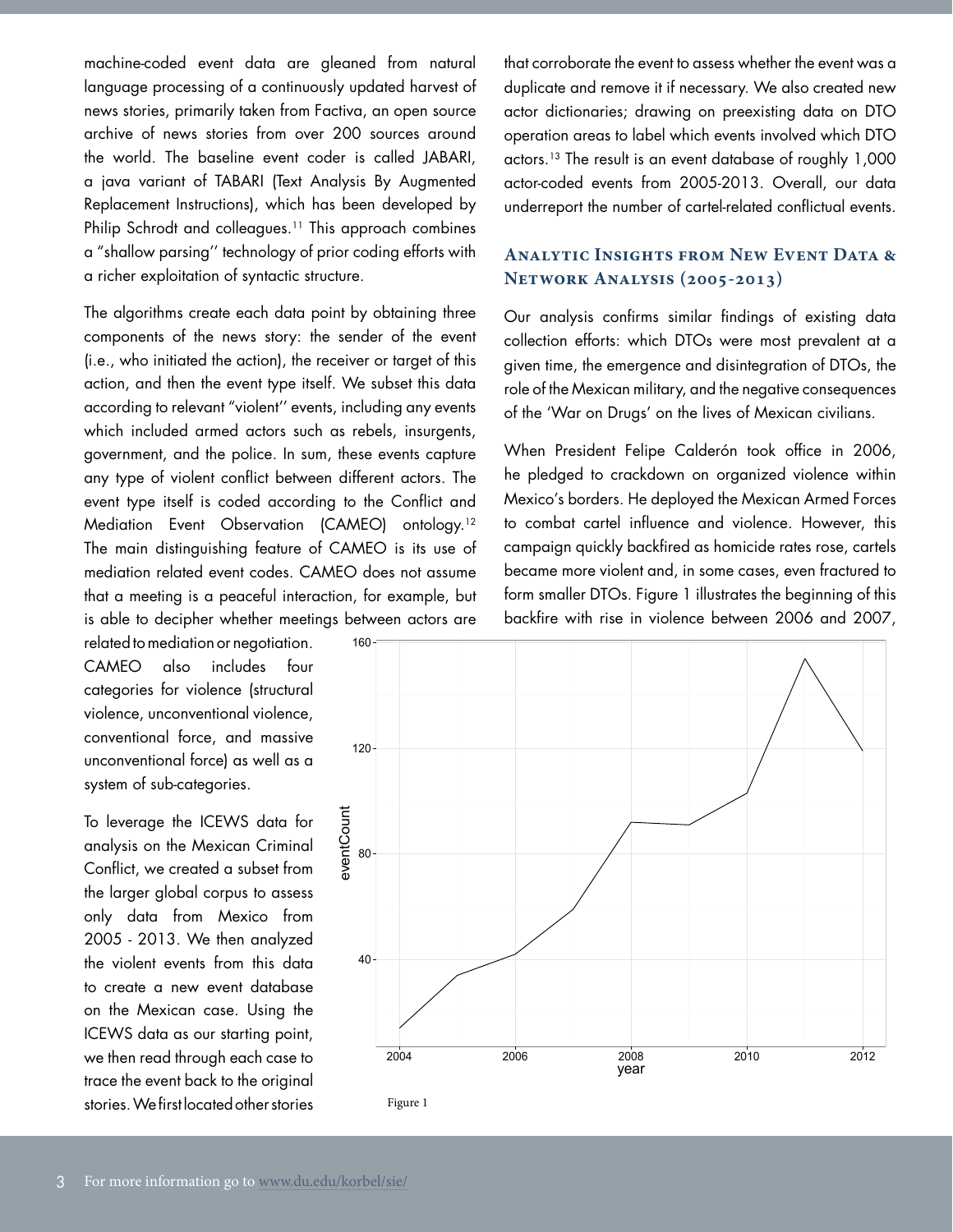and shows an almost 50% rise in violent events for the following year. Though our data is focused on capturing violent events, events that may or may not result in a loss of life, it echoes similar trends found in data on homicide rates and civilians deaths.<sup>14</sup> During this time period, the homicide rate jumped from 300 reported murders in 2007 to 1,068 murders in 2008, then eventually rising to 3,111 reported murders in 2011.<sup>15</sup>

This overall rise in violence can be directly tied to the heightened military presence across the country. As military outfits began policing cities and targeting DTO leaders, DTOs responded by retaliating with even more severe violence or by competing against one another in order to assume stronger control over communities and resources. Flannery (2013) states that Calderón's military deployment was the direct cause of the Sinaloa Cartel moving into Juárez Cartel territory in order to take what business the Juárez Cartel had left, thus explaining a portion of the rise in crime between 2007 and 2008.16 In sum, the two DTOs engaged in a turf war while also attempting to defend themselves against the military.

Furthermore, our analysis reveals the ways in which the Mexican government's response to drug trafficking organizations increased the complexity and intensity of the conflict. This is evident in the fact that new cartels formed as the Mexican military's eradication campaign grew across the country. Also, it is important to note that alongside the rise in violence, our data also capture the downfall of a



specific cartel: the Beltran Leyva Cartel. Police officers killed the head of the organization, Arturo Beltran Leyva, in December 2009, which led to the end of brutal violence led by that group in 2011.<sup>17</sup> However, former members of the Beltran Leyva Cartel soon found new life under another name, the South Pacific Cartel.

While the number of conflictual incidents involving the military rose, the same cannot be said for the three branches of the Mexican police, whose conflict incident counts remained rather low. Our data suggests that the military may have assumed many of the duties that police officers would normally undertake during this time period, such as patrolling neighborhoods and investigating crimes. Lee (2014) supports these findings, stating that Calderón essentially gave full authority and responsibility to the military to attack cartels, leaving federal, state, and local police forces powerless and uninvolved.18

#### **Policy Implications**

Our research confirms other findings that a militarized approach led to increased intensity and complexity of violence in the Mexican Criminal Conflict. Military takeover of local, state and federal law enforcement was not an effective policy to rid the country of DTO violence. Calderón's strategy was a failure in that it placed all the resources against the cartels in the hands of the military rather than addressing civilian needs, such as local institutions that fostered justice and security.<sup>19</sup> Even though

> Calderón implemented social and development programs such those promoted under his Todos Somos Juárez ("We Are All Juárez") initiative, his continued use of the military to combat DTOs led to more instability in Mexico. In light of this, we find that it is necessary for policymakers to shift away from a militarized solution to a civil-society building approach that focuses on building social programs across the country to provide safe spaces for citizens to thrive within their local communities.

> In place of a military approach, we recommend three main actionable policy recommendations to help curb future criminal violence in Mexico, increase human security, and guide the United States into a more effective position as a Mexican ally.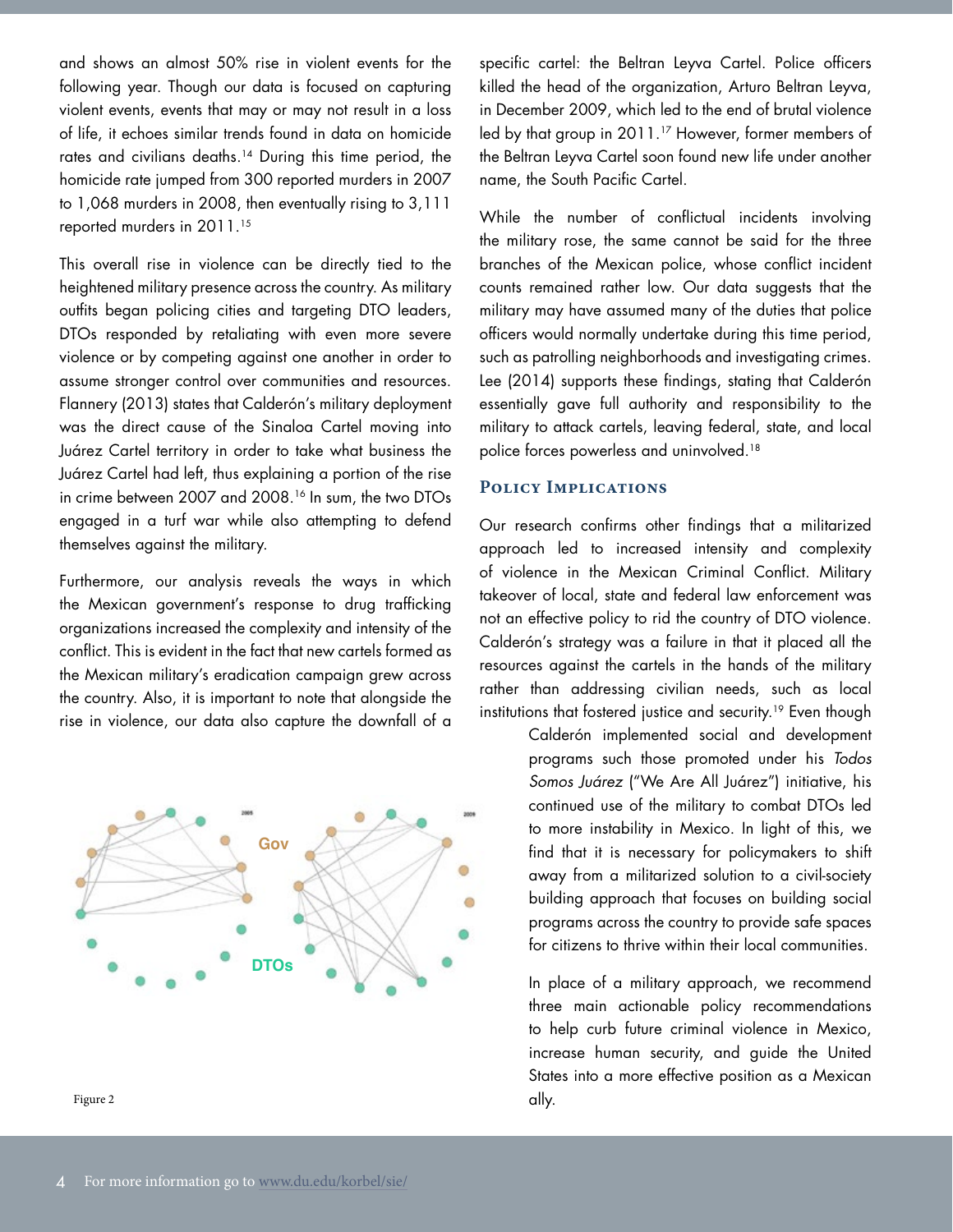**Community Engagement.** Our research demonstrates a solely military approach makes regions more prone to violence, not less.20 Yet programs that focus on community awareness, education, and social inclusion prepare citizens against extortion by DTOs. For example, intermittently through his massive military campaign, President Calderón implemented Todos Somos Juárez, which included social and education reforms that some researchers attribute to Juárez's seventy percent decrease in homicides.21 President Peña Nieto elected to continue communitylevel investment and reform by enacting Plan Michoacán in February 2014.<sup>22</sup> If Ciudad Juárez - a city that had 3,111 reported murders in the 2011- can successfully implement a program that utilizes development strategy to curb homicides, then there might be opportunities for similar successes in other cities that suffer from high levels of violence, such as Acapulco, Guerrero, Michoacán, and Morelia.<sup>23</sup>

**Transparent Institutions.** Strong, transparent judicial systems hold both judges and defendants accountable for systemic impunity. At present, the judicial system in Mexico is opaque and corrupt. Compared to open-door procedures across much of the developing world, parts of the Mexican judicial branch continue to operate under the pretense of closed-door trials, written arguments and long predetention times. Judges and other members of the judicial system are routinely threatened or paid off by DTOs.<sup>24</sup> President Calderón began an initiative to reform the judicial system in 2008 in conjunction with the Mérida Initiative, but not all states have accepted reforms that include a public trial system with oral arguments. Some of the most volatile states have yet to fully implement the new reforms, including Guerrero, Michoacán and Tamaulipas.25 As of 2015, judicial reforms have started in all but two states, yet outlying municipalities still lack the necessary changes. For example, rural parts of Michoacán and Guerrero have not begun reforming their judicial institutions while Sinaloa and Nuevo León are completely reformed; these historically contentious states require more federal level assistance in order to meet the 2016 deadline.<sup>26</sup>

**Strategic Dialogue about Human Security across Borders.** Military intervention against the Mexican drug cartels between 2006-2013 negatively impacted neighboring countries' political and economic stability. Future diplomatic discussions between the United States, Mexico and Central American countries affected by illicit drug trafficking would encourage collective strategic planning for an alternative way to mitigate the diffusion of criminal violence across regions approximate to Mexico such as El Salvador, Guatemala and Honduras. While the Mexican military eliminated smaller cartels during President Calderón's term, much of the violence migrated across the southern border threatening human security and political and economic development for these three countries. The United States and Mexico can aid these three countries in reforming their own institutions, as they face similar constraints that Mexico has had in terms of violence and institutionalized corruption.

#### ENDNOTES

- 1 June S Beittel, "Mexico: Organized Crime and Drug Trafficking Organizations," Library of Congress Washington DC Congressional Research Service, (2015): 8.
- 2 Brianna Lee, "Mexico's Drug War," Council on Foreign Relations, 2014. http://www.cfr.org/mexico/mexicos-drug-war/p13689
- 3 Nathaniel Parish Flannery, "Calderón's War," Journal of International Affairs 66, no. 2 (2013). http://jia.sipa.columbia. edu/calderons-war/.
- 4 Beittel, "Mexico's Organized Crime and Drug Trafficking Organizations," 9.
- 5 Clare R. Seekle and Kristin M. Finklea, "US-Mexican Security Cooperation: The Mérida Initiative and Beyond," Library of

Congress Washington DC Congressional Research Service (2010): 4-13.

- 6 Stephanie E. Brewer, "Rethinking the Mérida Initiative: Why the US must change course in its approach to Mexico's drug war," Human Rights Brief 16, no. 3 (2009): 9. http://www.corteidh. or.cr/tablas/R22253.pdf.
- 7 Flannery, "Calderon's War."
- 8 Elizabeth Boschee, Jennifer Lautenschlager, Sean O'Brien, Steve Shellman, James Starz, and Michael Ward, 2014, "ICEWS Coded Event Data," Harvard Dataverse, V7. https://dataverse.harvard. edu/dataset.xhtml?persistentId=doi:10.7910/DVN/28075.
- 9 Sean P. O'Brien, "Crisis Early Warning and Decision Support: Contemporary Approaches and Thoughts on Future Research," International Studies Review 12(1) (2010): 87– 104.